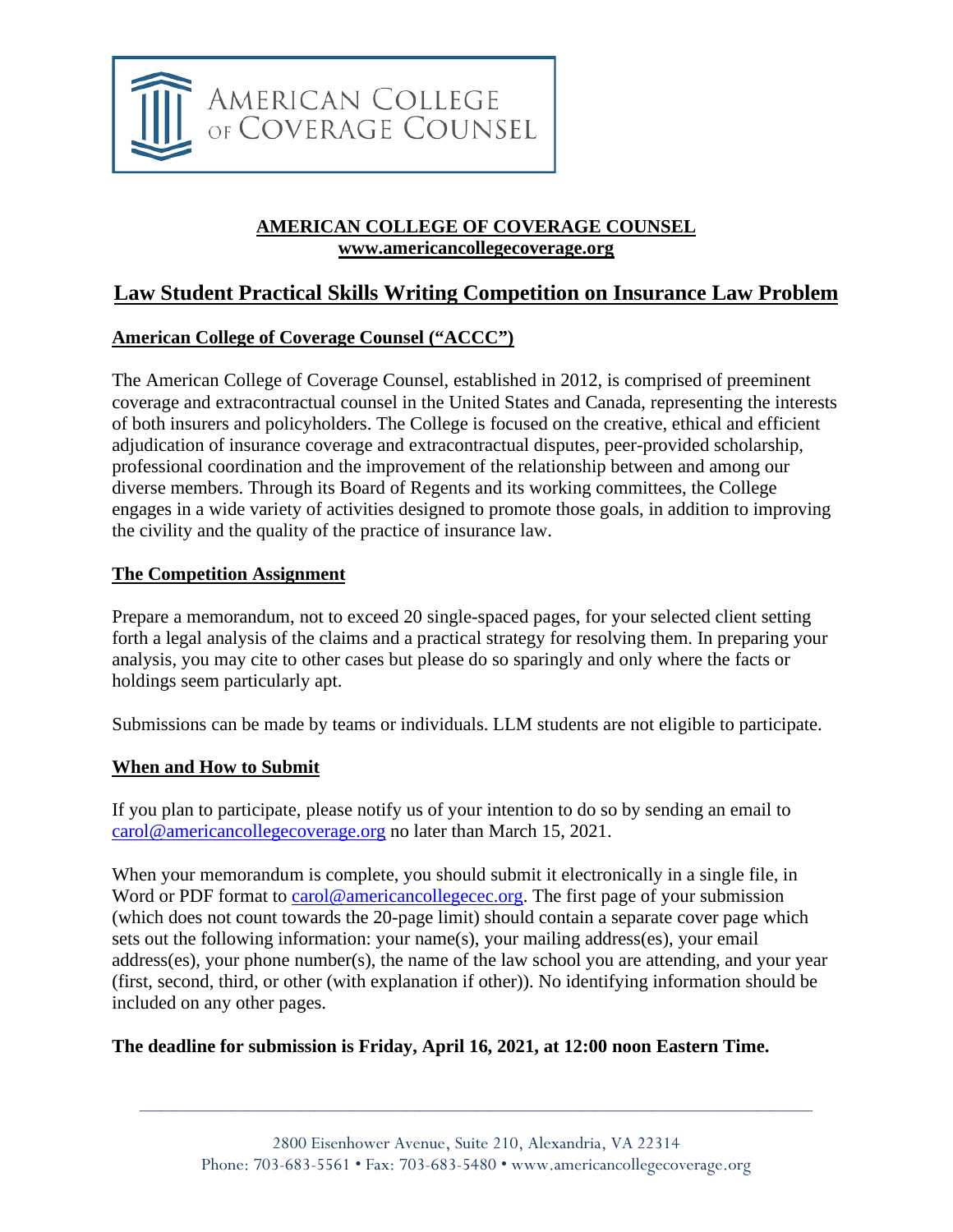

Upon receipt, your personal information will be anonymized by the staff of the American College of Coverage Counsel. Your submission will then be reviewed by one or more fellows in the ACCC who are serving as judges for the competition and who, because of the anonymization, will not know your identity or any of the information provided about you.

The submissions will be evaluated based on the creativity of the legal arguments, the persuasiveness of the writing, and the quality of the writing (including citation form according to the Bluebook).

There will be three winners of the competition, with the following prizes:

- First Place: Cash prize of \$2,000; an invitation to attend the ACCC Annual Meeting in Chicago on September 22-24, 2021, funded by a travel stipend from the ACCC, to meet and network with ACCC fellows (for information about the Annual Meeting, see www.americancollegecec.org); and a plaque acknowledging the achievement. Prize funds and travel stipend can be allocated to a single person or shared amongst a team.
- Second Place: Cash prize of \$1,500; an invitation to attend the ACCC Annual Meeting in Chicago on September 22-24, funded by a travel stipend from the ACCC, to meet and network with ACCC fellows; and a plaque acknowledging the achievement. Prize funds and travel stipend can be allocated to a single person or shared amongst a team.
- Third Place: Cash prize of \$1,000; an invitation to attend the ACCC Annual Meeting in Chicago on September 22-24, funded by a travel stipend from the ACCC, to meet and network with ACCC fellows; and a plaque acknowledging the achievement. Prize funds and travel stipend can be allocated to a single person or shared amongst a team.

The winners of the competition will be notified no later than Friday, May 7, 2021.

#### **Honor Code Requirements**

You are free to discuss this project with anyone, and to consult any sources of information in doing your research. However, the submission is to be your own work, and should not be written, reviewed, edited or in any other way improved by anyone else. You are not to cite any case or secondary source other than the materials provided herewith.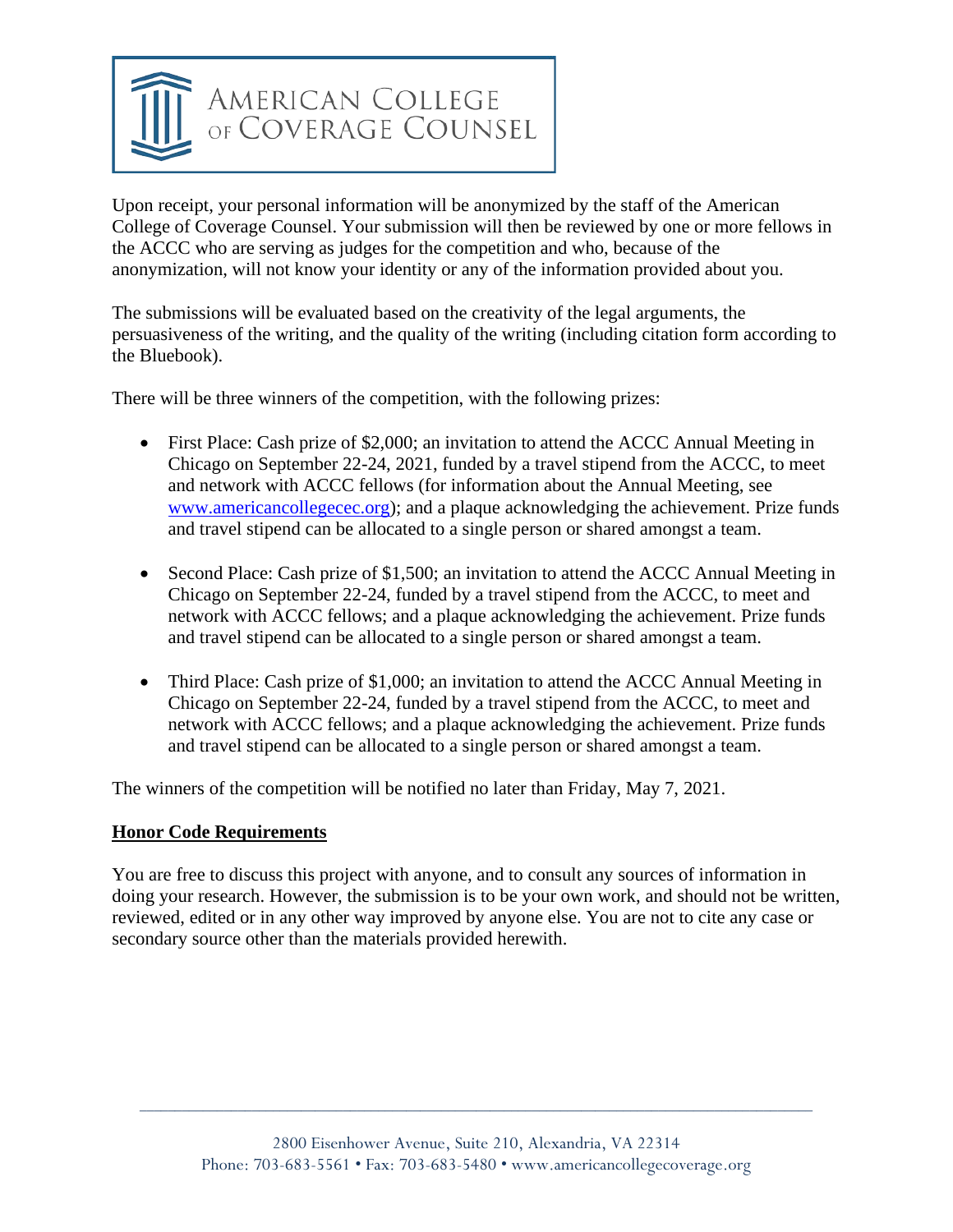

### **The Case: It Happened to #MeToo**

The summer before his senior year of college, 20-year-old computer science major Brad Wesley applied for a summer job as an instructor at Cyber Sleepaway Camp. After his criminal background check came back clear and his references gave him good reviews, Cyber offered Brad a position. Upon accepting it, Brad received an employee handbook, which prohibited sexual harassment by persons doing business with or for the camp. The handbook includes reporting procedures relating to initiation of an investigation and disciplinary action against anyone found to have violated these policies. Brad signed a Code of Conduct, which made clear that counselors were to socialize with campers only during camp-sponsored programs and events, and never in groups that included less than two additional counselors. Brad started working in June, teaching a 6-week Fortnite® game course to boys ages 10 to 12.

That same summer, best friends and soon-to-be-high school seniors Ashley Silver and Sandra Russo attended Cyber Sleepaway Camp. These 17-year-olds took a 6-week course in Tik-Tok Video Production. Before starting camp, Ashley, Sandra, and their respective parents signed a contract that included a Code of Conduct, which made clear that campers were not to socialize with counselors outside camp-sponsored events or at camp events where there were less than three counselors in attendance.

Ashley and Sandra met Brad at the camp's kick-off party and became fast friends. They socialized at camp-sponsored events over the next few weeks. On the night before camp ended, Ashley and Sandra learned of and attended a party at Brad's fraternity house. While dancing, one of Brad's fraternity brothers rubbed suggestively against Sandra. Meanwhile, Brad and Ashley began a sexual relationship that continued through the Fall, until Ashley's parents learned of it and contacted the police to press charges against Brad.

Ashley, Sandra, and their families sued Brad for sexual harassment and abuse, and Cyber Sleepaway Camp for negligent hiring, training, and supervision of Brad. After receiving notice of this claim, the Camp's liability insurer (Multi-Risk Insurance Company) advised the Camp that there was no coverage for Brad Wesley but that it was continuing to evaluate whether it might owe a defense to Cyber Sleepaway Camp.

The applicable Multi-Risk policy states, "the insurer will pay on behalf of the Insureds all Damages up to the Limit of Liability resulting from an Occurrence to which the insurance applies." It defines Limit of Liability as "the maximum amounts that are provided by the policy to pay Damages for each Occurrence and in the aggregate for all Occurrences." According to the policy's Declarations, it offers \$1 million per Occurrence limits and \$2 million in aggregate limits.